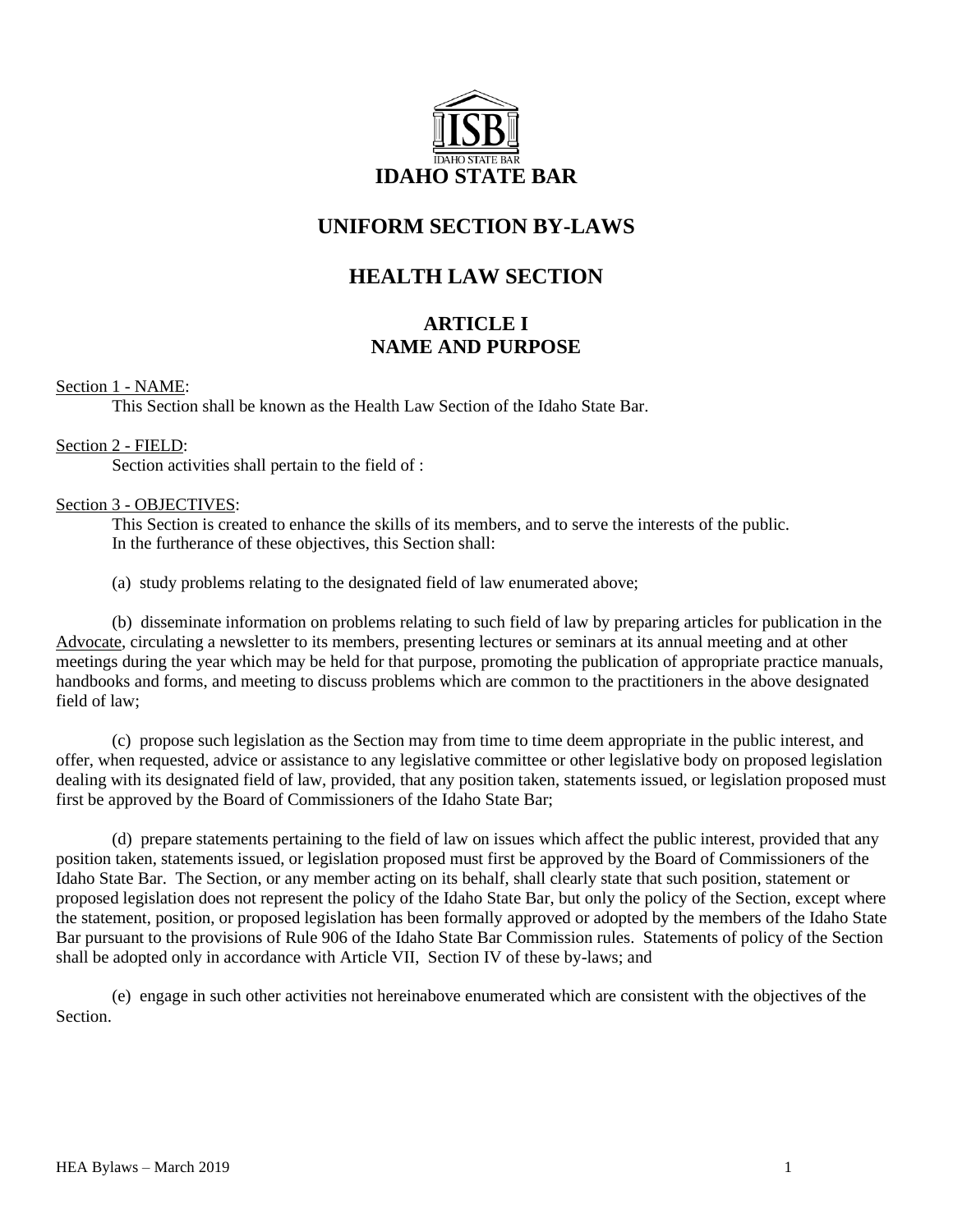## Section 4 - CLE POLICY:

Any educational programs conducted by the Section shall be coordinated with and cosponsored by the Idaho State Bar or the Idaho Law Foundation, Inc., for purposes of avoiding conflicts in schedules, duplication of educational programs, and for the purposes of receiving assistance from the Idaho State Bar/Idaho Law Foundation staff in the preparation of program content and pricing. It is specifically recognized that the profits and/or losses from such continuing legal education offerings shall inure to Idaho State Bar.

## **ARTICLE II MEMBERSHIP AND DUES**

### Section 1 - MEMBERSHIP:

- (a) Any lawyer who is a member in good standing of the Idaho State Bar may become a voting member of this Section and shall be eligible to serve as an officer of the Section.
- (b) Any lawyer who is a member in good standing in another jurisdiction and who resides in Idaho may become a voting member of this Section and shall be eligible to serve as an officer of the Section.
- (c) Members of the general public, including lawyers who do not qualify to serve as officers and voting members under subsection (a) or (b) above, may become members of this Section but shall not be eligible to vote or to serve as officers of the Section.
- (d) Application for membership shall be made upon the appropriate form supplied by the Idaho State Bar.
- (e) Membership in the Section shall be for the calendar year.

### Section 2 - DUES:

Members of the Section shall pay such annual dues as the Council of the Section may direct, subject to the approval of the Board of Commissioners of the Idaho State Bar. The dues shall be set at a level adequate to cover the expenses of operating the Section, including, but not limited to, administrative expenses of the Idaho State Bar, Section officers' travel and meeting expenses, and publications of the Section. Sections may not charge members annual dues of more than \$50 without prior approval by the Board of Commissioners.

## **ARTICLE III OFFICERS AND COUNCIL**

#### Section 1 - OFFICERS:

The officers of the Section shall be a Chairperson, Vice Chairperson, and a Secretary-Treasurer. In addition, the Executive Director of the Idaho State Bar will serve as assistant treasurer without voting rights. The vice chairperson shall automatically replace the chairperson at the conclusion of the chairperson's term of office.

#### Section 2 - COUNCIL:

There shall be a governing Council which shall consist of the immediate past chairperson of the Section, the current officers of the Section, and three to five additional members at large to be elected by the Section as hereinafter provided.

## **ARTICLE IV POWERS AND DUTIES OF THE COUNCIL**

## Section 1 - AUTHORITY:

The Council shall manage the affairs of the Section, subject to the provisions of the Idaho Bar Commission Rules, the "Rules and Procedures for Establishing a Section", the duties of the Executive Director enumerated below, these by-laws, and the right of the members to decide any issue at a duly called membership meeting. The Council shall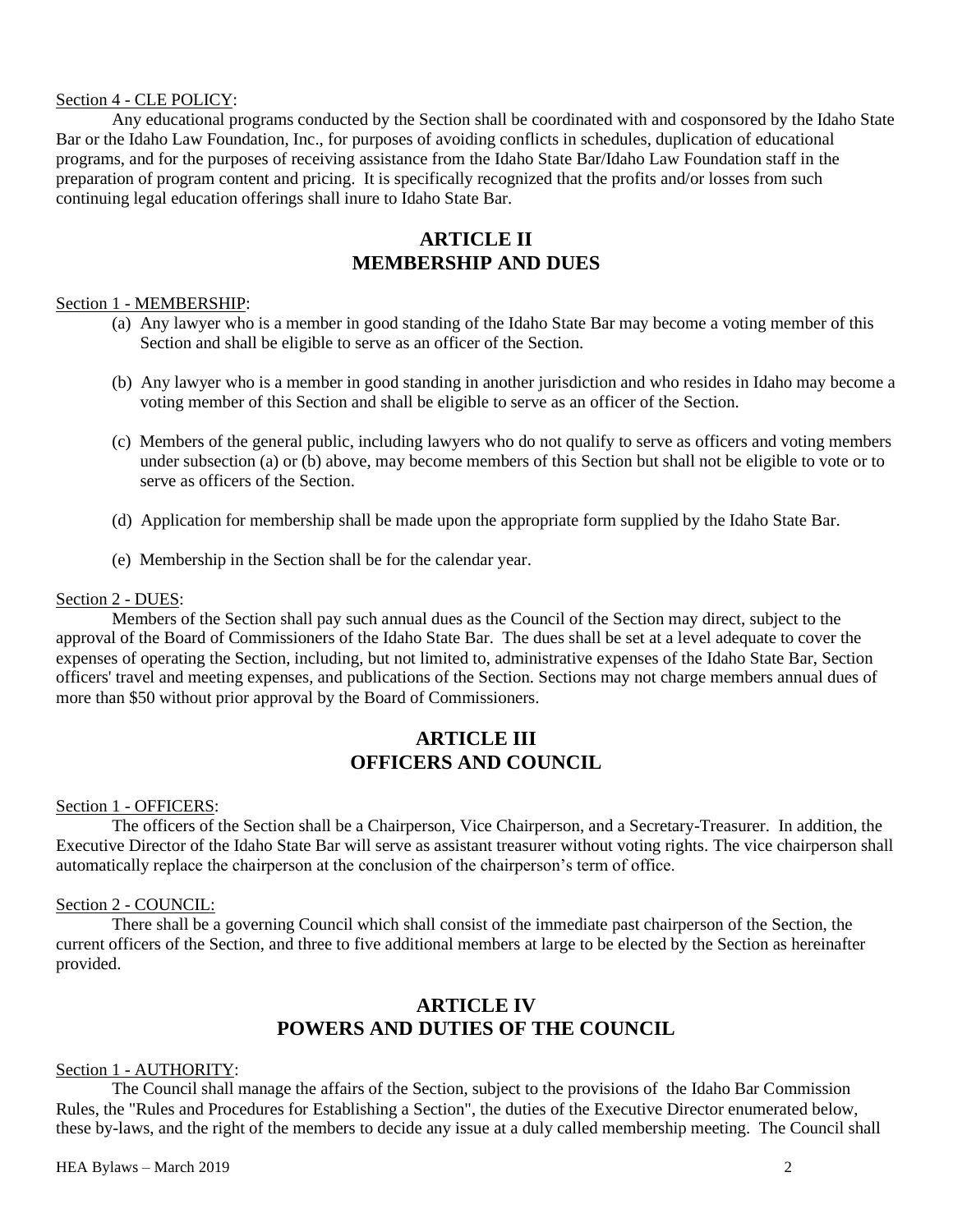fix the Section dues subject to approval by the Board of Commissioners of the Idaho State Bar and shall authorize all commitments or contracts which entail the expenditures of funds.

## Section 2 - DELEGATION:

The Council may authorize the chairperson to make commitments or expend money and to perform such duties and exercise such powers as the Council may from time to time direct, subject to the limitations of Section 1 of this Article.

## Section 3 - QUORUM:

A simple majority of the Council present at any meeting shall determine any question. One half of the members of the Council shall constitute a quorum.

### Section 4 - MEETINGS:

Council meetings may be held in person or by conference call. The section governing council may vote on any issue by email or by written ballot.

### Section 5 - EXECUTIVE COMMITTEE:

The officers of the Section shall constitute the executive committee. All powers and duties of the Council shall be exercised and performed by the executive committee when the Council is not in session, except as to the fixing of dues and as further limited by resolution of the Council.

### Section 6 - CALL:

The Council shall meet at the call of the chairperson or upon the request of three members thereof. Reasonable notice shall be given for every meeting.

## **ARTICLE V POWERS AND DUTIES OF OFFICERS**

#### Section 1 - CHAIRPERSON:

The chairperson shall preside at all meetings of the Section and the Council. S/He shall formulate and present to each annual meeting of the Idaho State Bar a written report of the work of the Section from the preceding year. In addition, s/he shall give such periodic written or oral reports to the Board of Commissioners of the Idaho State Bar as they may require. S/He shall perform such other acts as usually pertain to such office.

#### Section 2 - VICE CHAIRPERSON:

Upon the death, resignation or inability for any reason of the chairperson to act, the vice chairperson shall perform the duties of the chairperson.

### Section 3 - SECRETARY/TREASURER:

The secretary/treasurer shall keep an accurate record of the proceedings of all meetings of the Section, the council and the executive committee of the Section. S/He shall keep duplicate records of all the dues collected and all expenses of the Section and shall present a report to the membership at each regular meeting of the Section.

## Section 4 - EXECUTIVE DIRECTOR/ASSISTANT TREASURER:

The Executive Director of the Idaho State Bar shall serve as assistant treasurer, without voting privileges, and shall be responsible for receiving dues money, disbursing funds, keeping the books of the Section, and seeing that the Section operates in accordance with the rules and procedures of the Idaho State Bar, including, but not limited to, the expenditure of funds and the payment of expenses.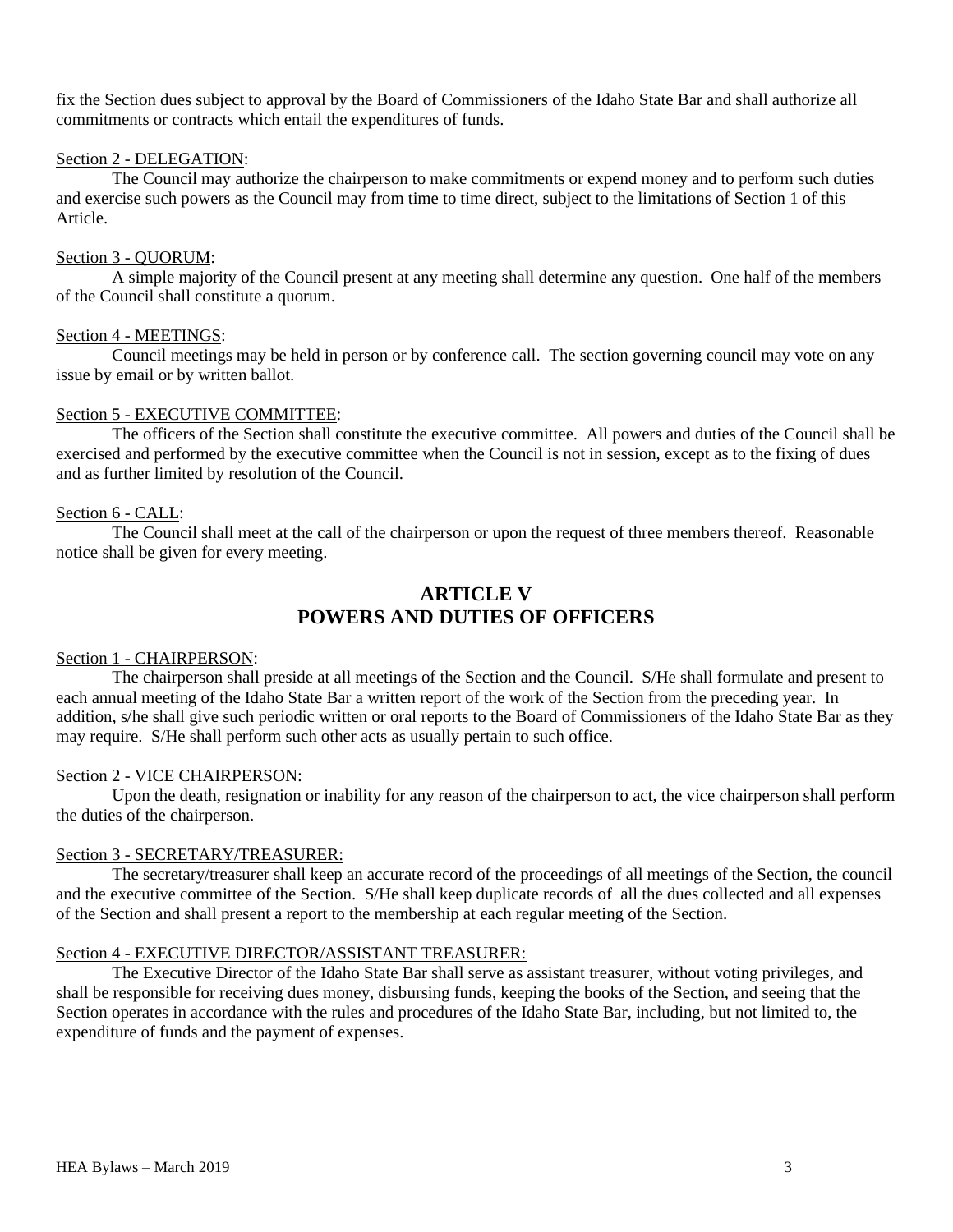## **ARTICLE VI FINANCIAL MANAGEMENT**

#### Section 1 - ACCOUNTING

All funds of practice sections shall be funds of the Idaho State Bar and shall be administered by the Idaho State Bar. Section funds are subject to the financial rules and procedures of the Idaho State Bar. As with Idaho State Bar funds, section funds will be accounted for by the accrual method of accounting.

#### Section 2 - EXPENSE POLICY

Section expenditures are subject to the same restrictions as Idaho State Bar funds. The Idaho State Bar is an integrated bar, and as such, is limited in its ability to engage in legislative and political activity. This limitation applies to section activities, programs and the expenditure of section funds. Expenditures must be for activities that are within the scope of the purposes of the Section and the Idaho State Bar.

#### Section 3 - GRANT REQUESTS

No section shall, without prior authorization of the Board of Commissioners, make a grant request to an outside entity in the name of the section or the Idaho State Bar.

#### Section 4 - FISCAL YEAR

The fiscal year for section accounts shall be the calendar year.

#### Section 5 – SECTION FUNDING

Section are required to comply with the Policy on Funding of Sections and the fund balance limits established by the Board of Commissioners.

## **ARTICLE VII MEETINGS AND ELECTIONS**

#### Section 1 - ANNUAL MEETING:

The annual membership meeting of the Section shall be held during the course and at the place as set by the Governing Council of the Section. Proper notice of the annual membership meeting shall be given to all Section members. Further regular meetings may be established by the Council, and the chairperson or Council may call such special meetings as may be necessary. Reasonable notice of each meeting shall be given.

#### Section 2 - QUORUM:

Ten members of the Section shall constitute a quorum for the transaction of business. Action of the Section shall be a majority vote of the members present and qualified to vote.

#### Section 3 - TERM OF OFFICE:

Officers and council members, except ex officio members, shall be elected by the Section at the annual meeting for terms of one year. Elections may be conducted by email.

## Section 4 - POLICIES:

Statements of policy or position may be adopted by vote of a majority of the members of the Section at a regular meeting or by a majority of members voting by email so as to afford the greatest opportunity for participation of the members of the Section.

## **ARTICLE VIII**